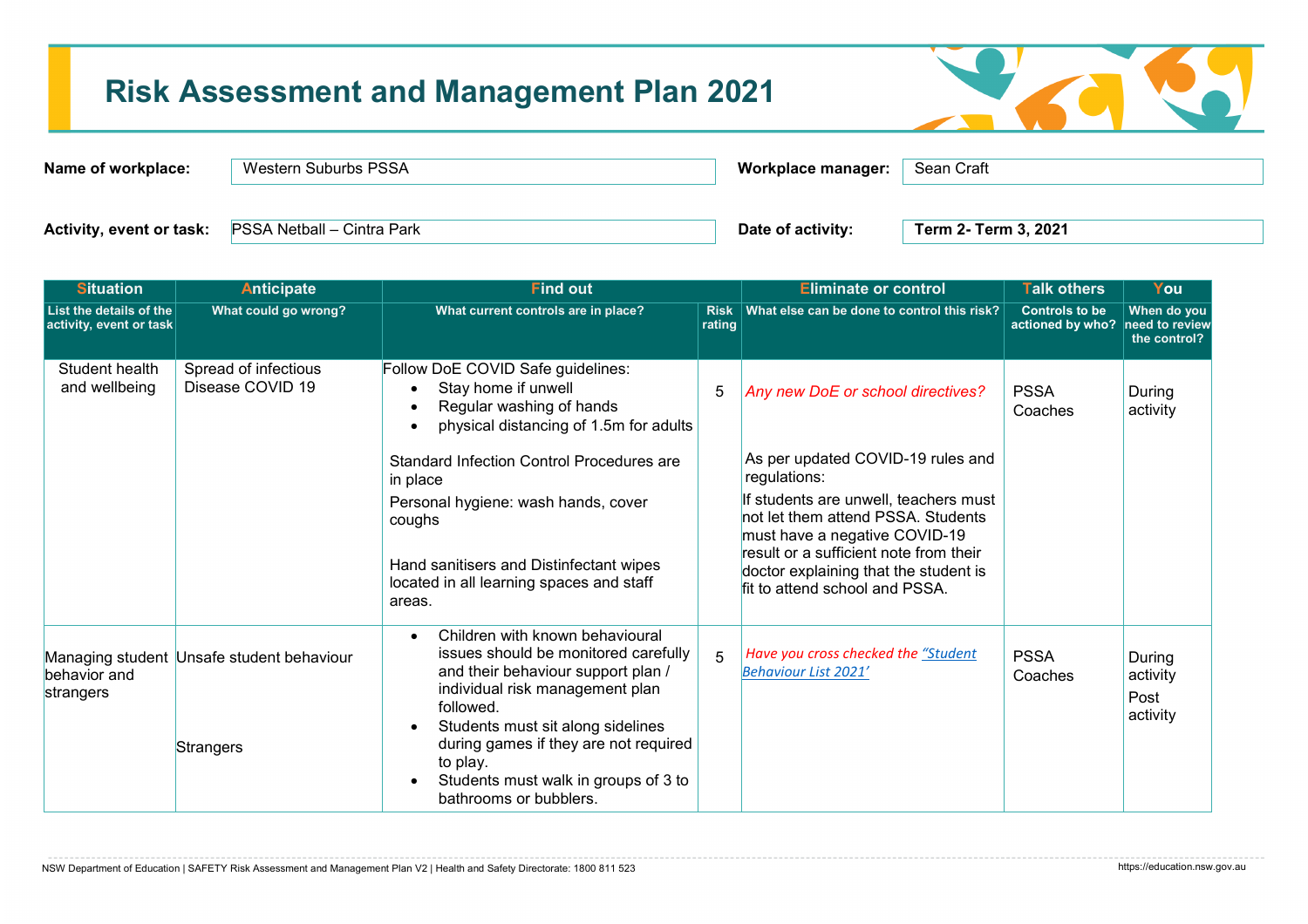## **Risk Assessment and Management Plan 2021**



| <b>Situation</b>                                                                  | <b>Anticipate</b>       | <b>Find out</b>                                                                                                                                                                                                                                    |                       | <b>Eliminate or control</b>                                     | <b>Talk others</b>                                       | You                                 |
|-----------------------------------------------------------------------------------|-------------------------|----------------------------------------------------------------------------------------------------------------------------------------------------------------------------------------------------------------------------------------------------|-----------------------|-----------------------------------------------------------------|----------------------------------------------------------|-------------------------------------|
| List the details of the<br>activity, event or task                                | What could go wrong?    | What current controls are in place?                                                                                                                                                                                                                | <b>Risk</b><br>rating | What else can be done to control this risk?                     | <b>Controls to be</b><br>actioned by who? need to review | When do you<br>the control?         |
| Managing<br>Allergies and<br>Anaphylaxis as<br>well as other<br>health care needs | Anaphylactic reaction   | Identify participants with known<br>$\bullet$<br>anaphylactic diagnoses and ensure<br>their auto-injector (epipen) and health<br>care plan has been packed from<br>school<br>Spare auto-injector (epipen) in bus<br>medical kit                    | $\mathbf{3}$          | Have you cross checked the "Student<br>Health Care Needs 2021"? | <b>First Aid</b><br>Officer/s<br><b>PSSA</b><br>Coaches  | <b>Before</b><br>Activity<br>During |
|                                                                                   | Asthma attack           | Identify participants with known<br>$\bullet$<br>asthma and ensure appropriate<br>medication/treatment has been<br>packed from school<br>Individual Asthma action plan<br>$\bullet$<br>Students medication in first aid green<br>$\bullet$<br>bags | 3                     |                                                                 |                                                          | <b>Before</b><br>activity           |
|                                                                                   |                         | Staff have emergency care training,<br>$\bullet$<br>student contact & medical details<br>available, first aid kits available,<br>mobile phone available.                                                                                           |                       |                                                                 |                                                          |                                     |
|                                                                                   | Other Health Care Needs | Identify participants with known<br>$\bullet$<br>medical conditions and ensure<br>appropriate medication/treatment has<br>been packed from school                                                                                                  | 3                     |                                                                 |                                                          |                                     |
|                                                                                   |                         | List of Students with health care<br>$\bullet$<br>needs communicated to staff<br>attending                                                                                                                                                         |                       |                                                                 |                                                          |                                     |

NSW Department of Education | SAFETY Risk Assessment and Management Plan V2 | Health and Safety Directorate: 1800 811 523 https://education.nsw.gov.au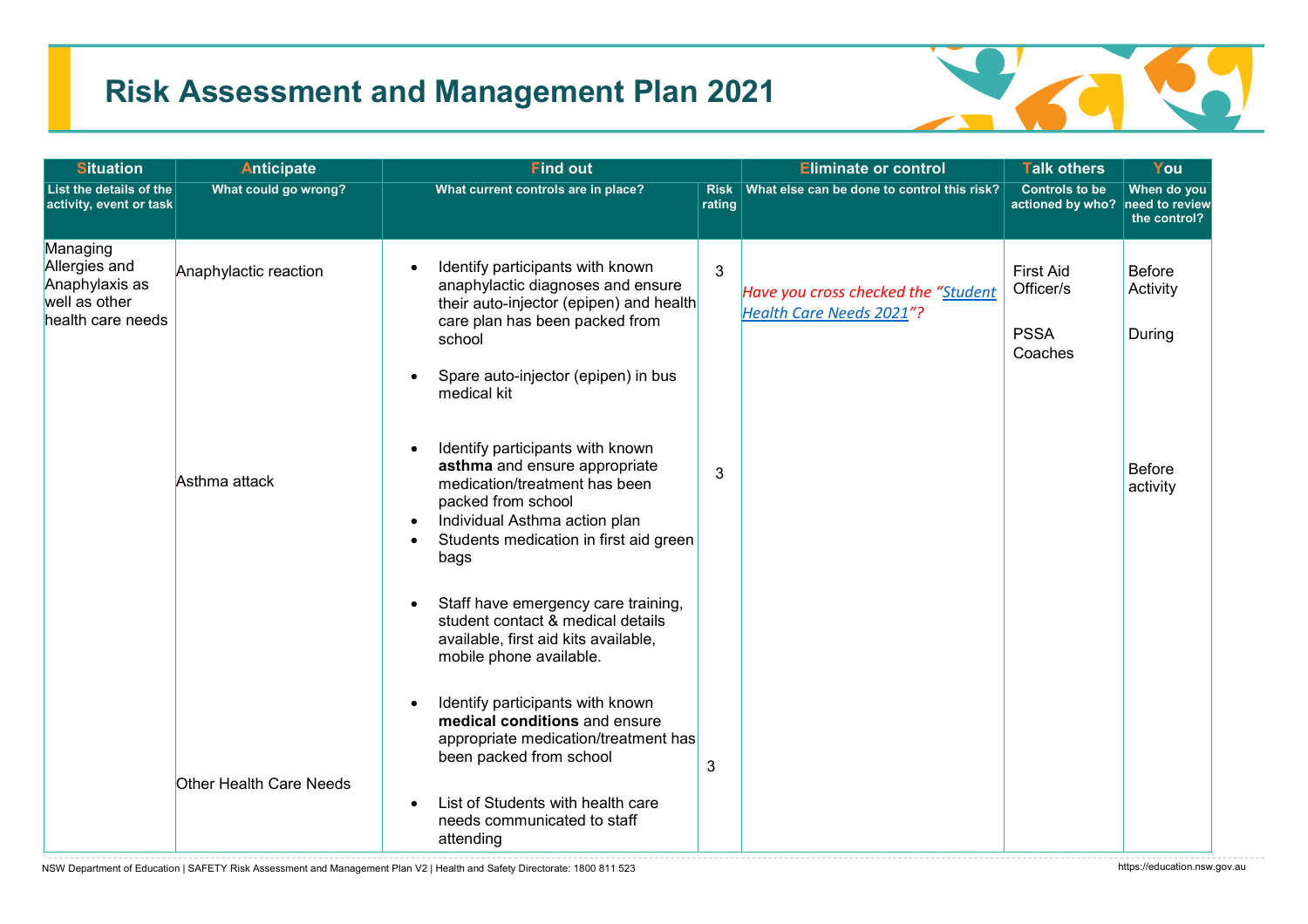## **Risk Assessment and Management Plan 2021**



| <b>Situation</b>                                                                                          | <b>Anticipate</b>                            | <b>Find out</b>                                                                                                                                                                                                                              |                       | <b>Eliminate or control</b>                 | <b>Talk others</b>                                       | You                         |
|-----------------------------------------------------------------------------------------------------------|----------------------------------------------|----------------------------------------------------------------------------------------------------------------------------------------------------------------------------------------------------------------------------------------------|-----------------------|---------------------------------------------|----------------------------------------------------------|-----------------------------|
| List the details of the<br>activity, event or task                                                        | What could go wrong?                         | What current controls are in place?                                                                                                                                                                                                          | <b>Risk</b><br>rating | What else can be done to control this risk? | <b>Controls to be</b><br>actioned by who? need to review | When do you<br>the control? |
|                                                                                                           |                                              | Individual health care plans up to<br>date<br>Staff safety training up to date                                                                                                                                                               |                       |                                             |                                                          |                             |
| Dangerous<br>Weather<br>conditions<br>(Sun/Heat, Wind,<br>Rain/Hail,<br>Frost/Cold,<br>Storms/Lightening) | Excessive Exposure to<br>Weather             | Personal Protective Safety discussed<br>prior to event<br>Ensure children have appropriate<br>$\bullet$<br>clothing, sunscreen, sun smart hat,<br>remain in doors in extreme weather<br>conditions.                                          | 5                     |                                             | <b>PSSA</b><br>Coaches                                   | During<br>activity          |
| Illness/Injury<br>during workout                                                                          | Acute sports Injury suffered<br>during event | Students are required to complete a<br>warm up and warm down after each<br>game.<br>Staff have emergency care training,<br>$\bullet$<br>student contact & medical details<br>available, first aid kits available,<br>mobile phone available. | 5                     |                                             | <b>PSSA</b><br>Coaches                                   |                             |

**Relevant information attached: Yes**  $\Box$  **No**  $\Box$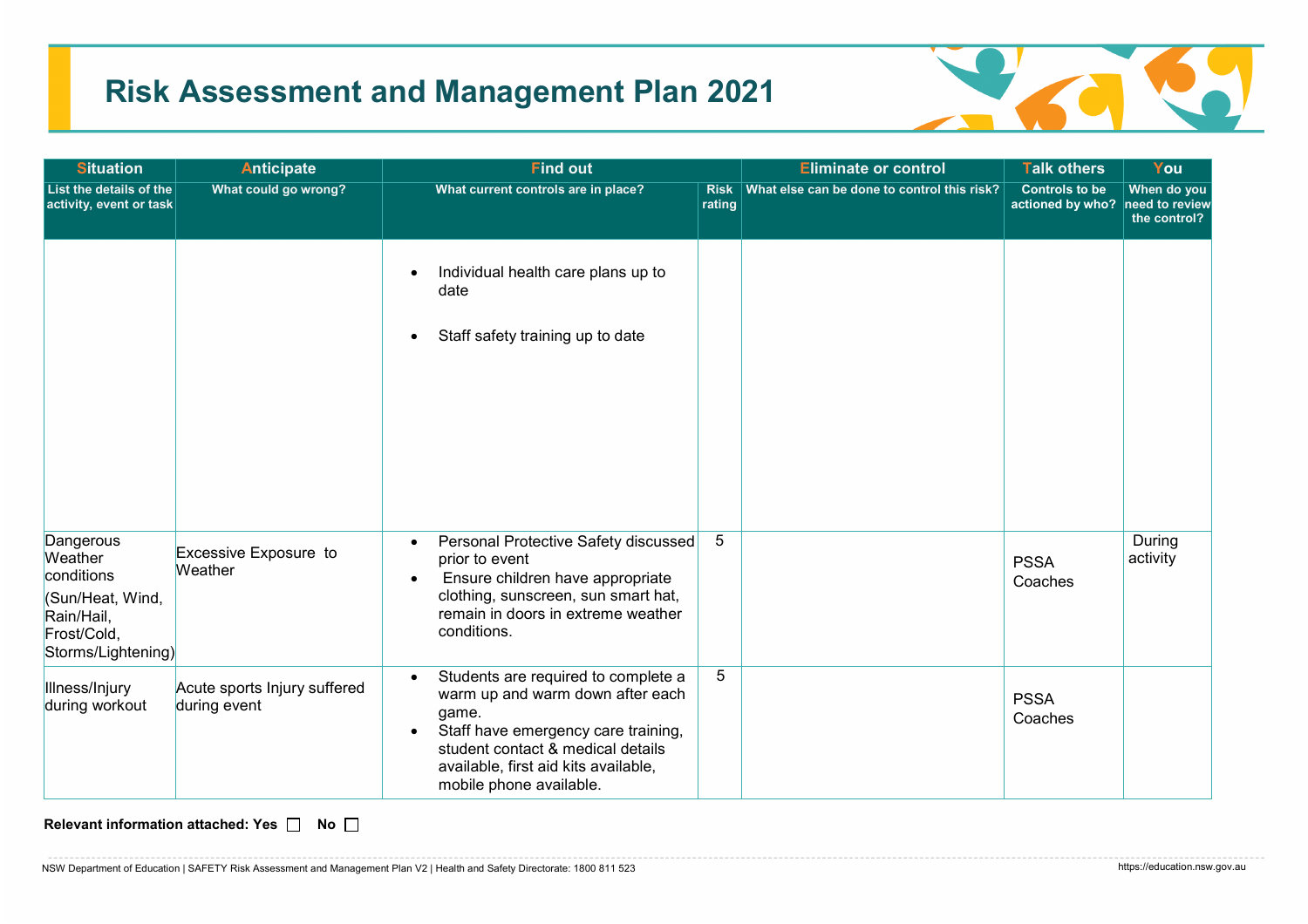

## **You should report, monitor and review:**

| <b>Prepared by:</b> | <b>ISvmone</b><br>: Rovella De | .<br><b>Position.</b> | .SPSSA<br>∵W<br>Netball<br>Convener | Plan⊥<br>i review date: IEnd i | 2021<br>l erm 3. | <b>Tick</b> ):<br>Feedback included |  |
|---------------------|--------------------------------|-----------------------|-------------------------------------|--------------------------------|------------------|-------------------------------------|--|
|                     | <b>Sous</b>                    |                       |                                     |                                |                  |                                     |  |

| <b>Sign off Authority:</b> | Sean Craft | <b>Position:</b> | <b>Example A</b> President | `ontact no.: | Signature: |  |
|----------------------------|------------|------------------|----------------------------|--------------|------------|--|
|                            |            |                  |                            |              |            |  |

**Communicate to -** *List all staff, communicate in all staff meeting, sign off OR attach agenda and attendance sign on sheet*

| <b>Signature</b> | <b>Date</b> | W.S Schools participating in Netball. |
|------------------|-------------|---------------------------------------|
|                  |             |                                       |
|                  |             |                                       |
|                  |             |                                       |
|                  |             |                                       |

**Feedback-** *Collect feedback from this activity and place it in the box below or attach as separate document* 

| Feedback |
|----------|
|          |
|          |
|          |
|          |
|          |
|          |
|          |